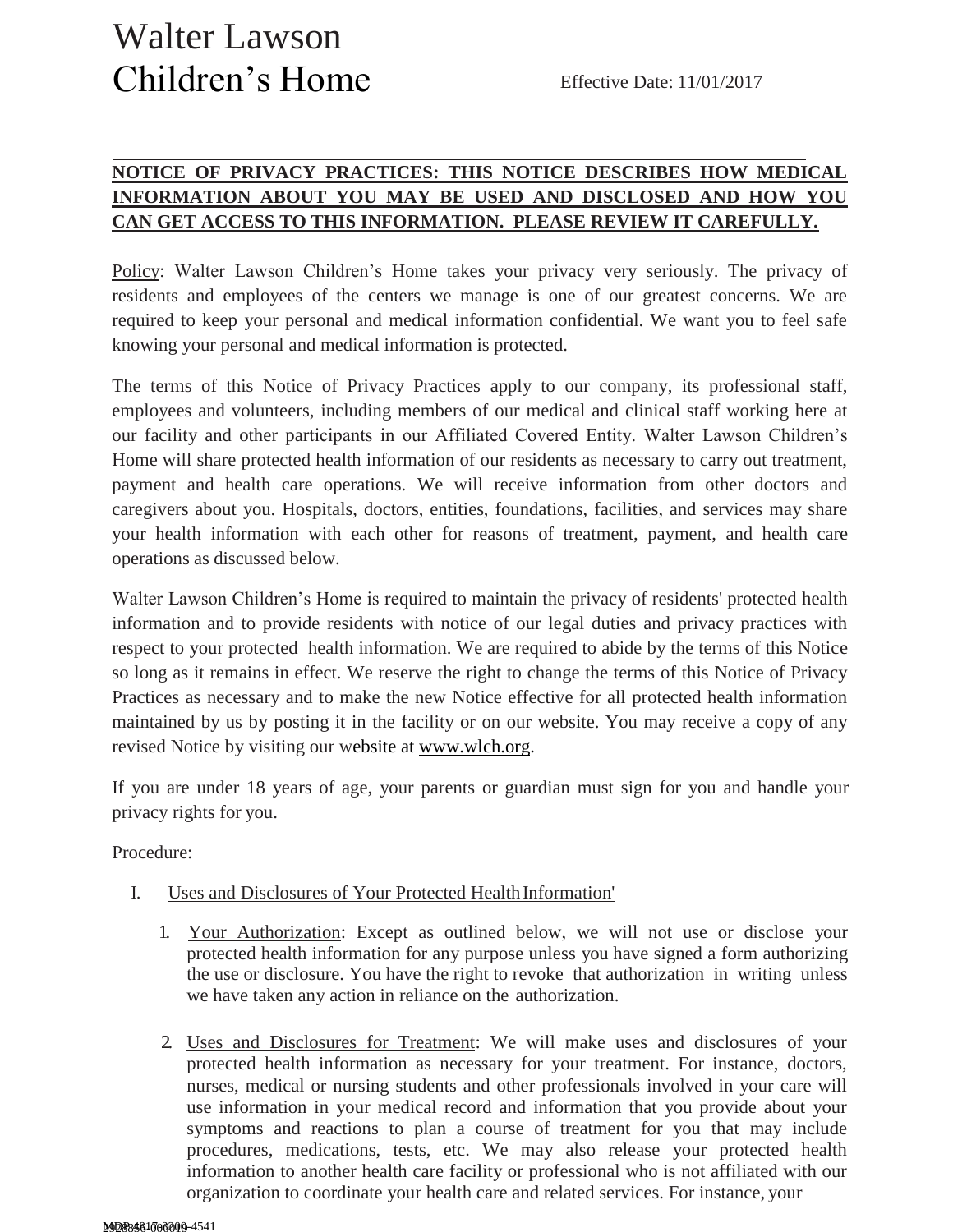pharmacy if your doctor orders a medication or, if after you leave the facility, you are going to receive home health care, we may release your protected health information to that home health care agency so that a plan of care can be prepared for you.

- 3. Psychotherapy Notes: Under many circumstances, without your written authorization we may not disclose the notes a mental health professional takes during a counseling session. However, we may disclose such notes for certain treatment and payment purposes, for state and federal oversight of the mental health professional, for the purposes of medical examiners and coroners, to avert a serious threat to health or safety, or as otherwise authorized by law.
- 4. Uses and Disclosures for Payment: We will make uses and disclosures of your protected health information as necessary for the payment purposes of those health professionals and facilities that have treated you or provided services to you. For instance, we may forward information regarding your medical procedures and treatment to your insurance company or another third party to arrange payment for the services provided to you or we may use your information to prepare a bill to send to you or to the person responsible for your payment. We may also share your protected health information with your health plan and their agents to obtain prior payment approval or verify benefits.
- 5. Uses and Disclosures for Health Care Operations: We will use and disclose your protected health information as necessary and as permitted by law, for our health care operations that include clinical improvement, accountable care management and coordination, professional peer review, business management, accreditation and licensing, etc. For instance, we may use and disclose your protected health information for purposes of improving the clinical treatment and care of our patients, evaluating provider and supplier performance, conducting quality assessment and improvement activities, and analyzing utilization. We may disclose protected health information to doctors, nurses, technicians, medical students, volunteers and other persons for review and learning purposes and for the operation of educational programs. We may also disclose your protected health information to another health care facility, health care professional, or health plan for such things as quality assurance and case management, but only if that facility, professional, or plan also has or had a patient relationship with you or participates with us in an organized health care arrangement. The health care operations for which we can use or disclose your protected health information may vary depending on where you live, according to state law.
- 6. Resident Directory/Family and Friends Involved in Your Care: Unless you object, we may include limited information about you in a facility directory to members of the clergy or people who ask for you by name. We also may disclose your protected health information to designated family, friends, and others who are involved in your care or in payment of your care in order to facilitate that person's disclose the protected health information of minor children to their parents or guardians unless such disclosure is prohibited by law. If you are unavailable, incapacitated, or facing an emergency medical situation and we determine that a disclosure may be in your best interest, we may share limited protected health information with such individuals without your approval. We may also disclose limited protected health information to a public or private entity that is authorized to assist in disaster relief efforts in order for that entity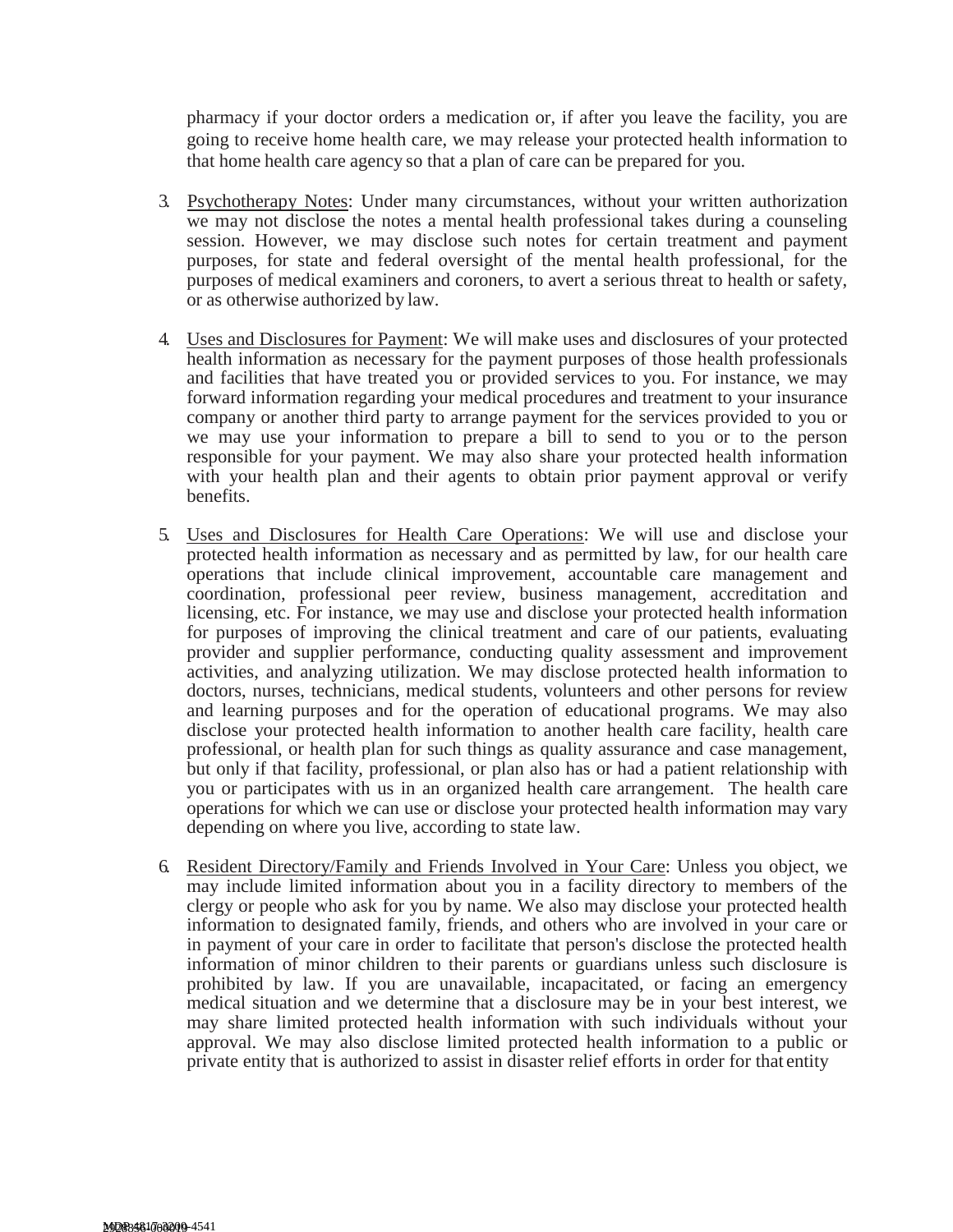to notify a family member or other persons that may be involved in some aspect of caring for you of your location, general condition, ordeath.

- 7. Business Associates: Certain aspects and components of our services are performed through contracts with outside persons or organization such as answering services, transcriptionists, billing services, auditing, accreditation, legal services, etc. At times it may be necessary for us to provide some of your protected health information to one or more of these outside persons or organizations who assist us with our health care operations. In all cases, we require these business associates to agree in writing that they will appropriately safeguard the privacy of your information.
- 8. Fundraising: We may contact you to donate to a fundraising effort for or on our behalf. You have the right to "opt-out" of receiving fundraising materials or communications and may do so by sending your name and address to the Privacy Officer together with a statement that you do not wish to receive fundraising materials or communications from us.
- 9. Appointments and Services: We may contact you to provide appointment reminders or information about treatment alternatives or other health-related benefits and services that may be of interest to you. You have the right to request and we will accommodate your reasonable requests to receive communications regarding your protected health information from us by alternative means or at alternative locations. For instance, if you wish appointment reminders not to be left on voice mail or sent to a particular address, we will accommodate reasonable requests. You may request such confidential communication in writing and may send your request to the PrivacyOfficer.
- 10. Marketing: In most circumstances, we need your written authorization before we use or disclose your health information for marketing purposes, including communications we make if a third party whose product or service is being described pays us for making the communication. However, we may provide you with promotional gifts of nominal value or communicate with you face-to-face. Unless federal law either permits or requires disclosure, we will not sell protected health information to third parties without disclosing that to you and obtaining your written authorization.
- 11. Health Products and Services: We may from time to time use your protected health information to communicate with you about health products and services necessary for your treatment, to advise you of new products and services that may be of interest to you, and to provide general health and wellnessinformation.
- 12. Sale of Protected Health Information: We will not sell your protected health information without first obtaining your authorization.
- 13. Research: In limited circumstance, we may use and disclose your protected health information for research purposes. For example, we may disclose your protected health information to a researcher comparing outcomes of all patients that received a particular drug if the research has been approved through a special process designed to protect your health information privacy.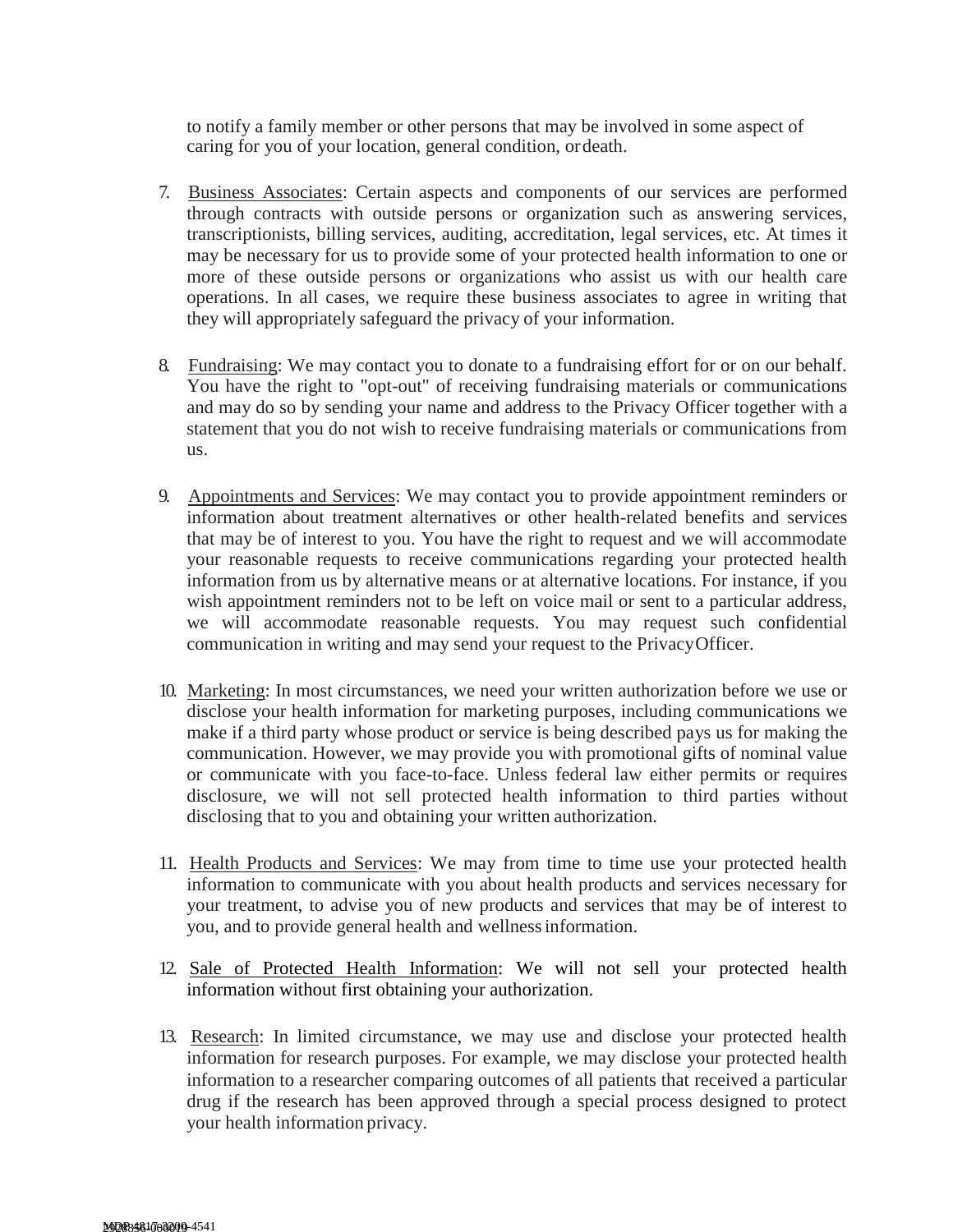- 14. Other Uses and Disclosures: We are permitted or required by law to make certain other uses and disclosures of your protected health information does not occur without your authorization. In some cases, state law limits our uses and disclosures of your protected health information more strictly than HIPAA, and we will abide by those limitations. Some incidental disclosures may occur during an otherwise permitted use and disclosure of your health information. We may release your protected health information:
	- a. For any purpose required by law
	- b. For public health activities consistent with applicable law, such as required reporting of disease, injury, and birth and death, and for required public health investigations
	- c. For organ and tissue donation
	- d. As required by law if we suspect child abuse or neglect; we may also release your protected health information as required by law if we believe you to be a victim of abuse, neglect, or domestic violence
	- e. To schools if you are a student or prospective student and the disclosure is limited to proof of immunization and we have your agreement (adults) or that of your parent, guardian or other person acting on your behalf
	- f. To the Food and Drug Administration if necessary to report adverse events, product defects, or to participate in product recalls
	- g. To your employer when we have provided health care to you at the request of your employer; in most cases you will receive notice that information is disclosed to your employer
	- h. If authorized by law to a health oversight agency conducting audits, investigations, or civil or criminal proceedings
	- i. If required to do so by a court or administrative ordered subpoena or discovery request; in most cases you will have notice of such release or an order to protect the information has been filed
	- j. Consistent with applicable law, to law enforcement officials for law enforcement purposes such as to report wounds and injuries and crimes occurring onthe premises
	- k. To coroners and/or funeral directors consistent with law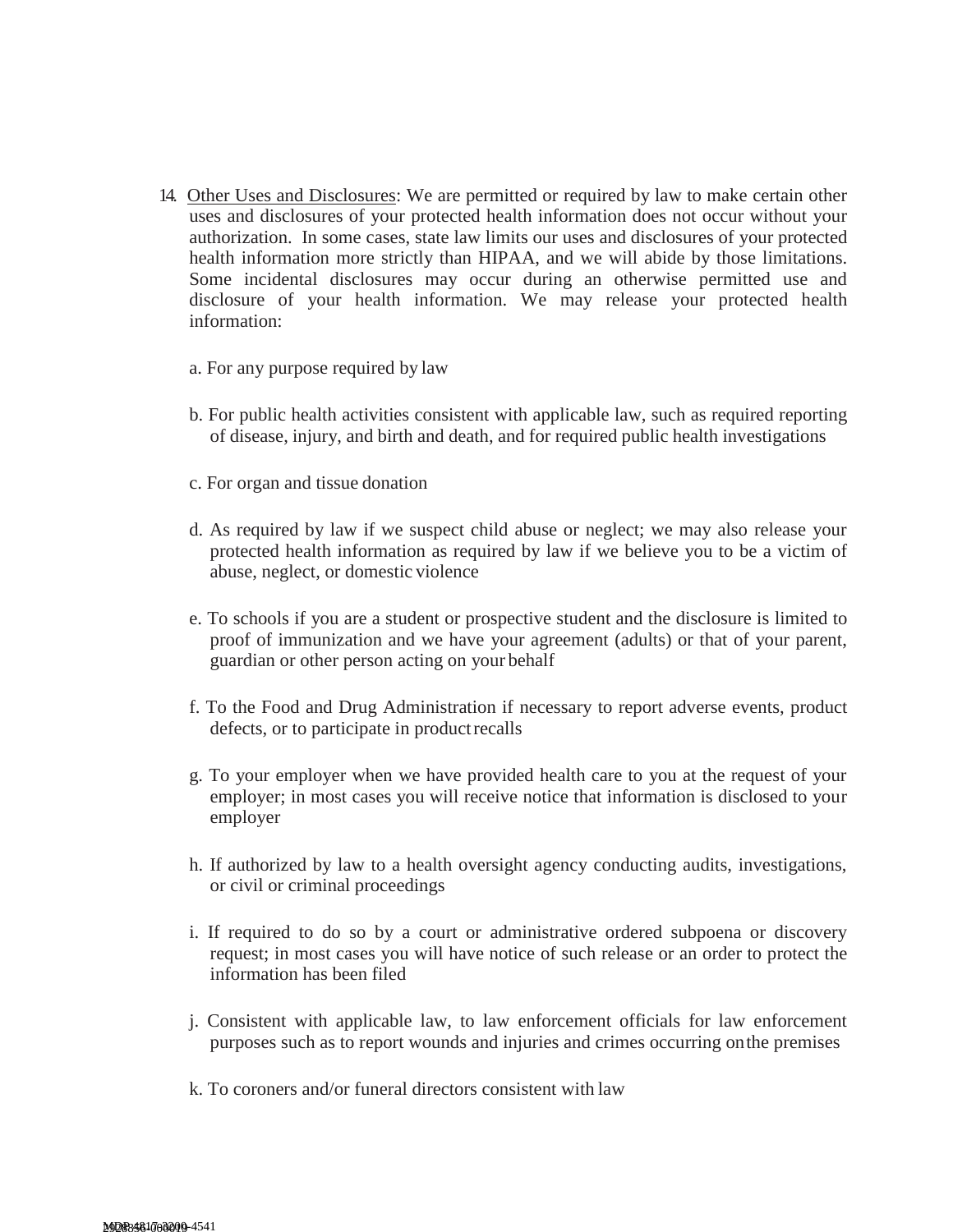- l. If you are an inmate in a correctional institution and the correctional institution or law enforcement official makes certain representations tous
- m. If you are or were a member of the military as required by armed forces services; we may also release your protected health information if necessary for national security or intelligence activities authorized by law
- n. To the extent authorized and necessary to comply with laws relating to workers' compensation
- o. To the extent necessary to prevent a serious and imminent threat to your health and safety or the health and safety of the public or another
- p. To US Health and Human Services for compliance reviews and complaint investigations
- 15. De-identified Information: We may use your health information to create "deidentified" information or we may disclose your information to a business associate so that the business associate can create de-identified information on our behalf. When we "de-identify" health information, we remove information identifying you as the source of the information and disclose "de-identified" information when there is no reasonable basis to believe that the information could be used to identify you.
- 16. Limited Data Set: We may use and disclose a limited data set that does not contain specific readily identifiable information about you for research, public health, and health care operations. We may not disseminate the limited data set unless we enter into a data use agreement with the recipient in which the recipient agrees to limit the use of that data set to the purposes for which it was provided, ensure the security of the data, and not re-identify the information or use it to contact any individual.
- II. Rights That You Have
	- 1. Access to Your Protected Health Information: You have the right to receive a copy and/or inspect much of the protected health information that we retain on your behalf. All requests for access must be made in writing and signed by you or your representative. We will charge you a reasonable fee if you request a copy of the information. We may also charge for postage if you request a mailed copy. If we electronically maintain protected health information that we use to make decisions about you, then you have the right to receive an electronic copy of that information and to request that we provide an electronic copy of that information to an entity or person of your choosing. We may charge you a fee equal to or less than our labor and supply costs in response to your request for an electronic copy. In limited circumstances, we may deny your request for a copy of your protected health information if we provide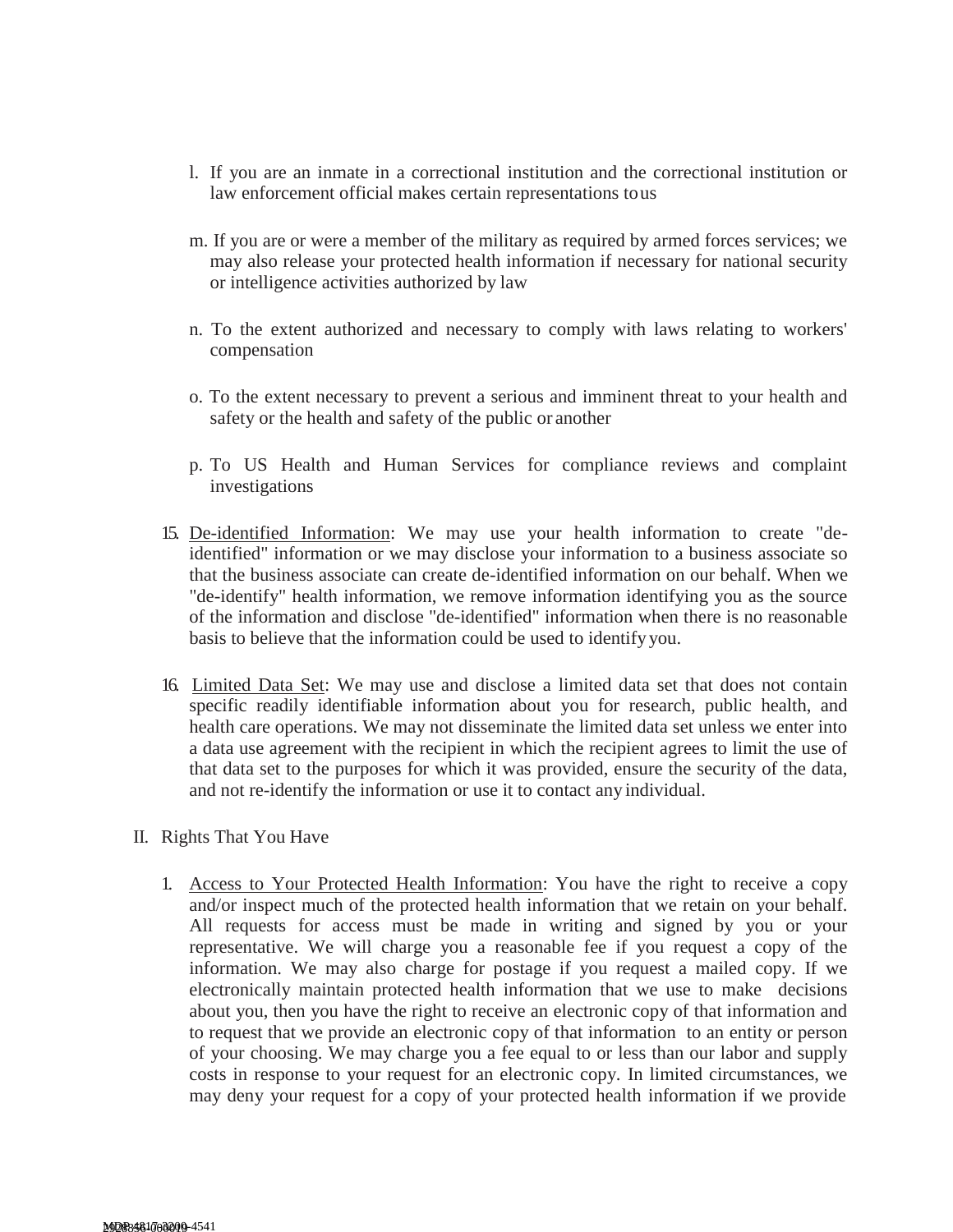the reason for the denial and a right to request a review of the denial. Patients or their legal representatives may request access to their protected health information by completing the Authorization for Release of Information Form. Please ask the business office or your supervisor for this Form.

- 2. Amendments to Your Protected Health Information: You have the right to request in writing that protected health information that we maintain about you be amended or corrected. We are not obligated to make all requested amendments but will give each request careful consideration. All amendment requests, in order to be considered by us, must be in writing, signed by you or your representative, and must state the reasons for the amendment/correction request. If we make an amendment or correction that you request, we may also notify others who work with us and have copies of the uncorrected record if we believe that such notification is necessary. Amendment request forms may be obtained from the Medical Records Department.
- 3. Accounting for Disclosures of Your Protected Health Information: You have the right to receive an accounting of certain disclosures other than for treatment, payment or operations made by us of your protected health information within the past six (6) years. You may also have the right to receive a detailed listing of disclosures for treatment, payment and operations where the law requires. Requests must be made in writing and signed by you or your representative. Accounting request forms are available from the Medical Records Department. The first accounting in any 12- month period is free; you will be charged a reasonable fee for each subsequent accounting you request within the same 12-month period.
- 4. Restrictions on Use and Disclosure of Your Protected Health Information: You have the right to request restrictions on certain uses and disclosures of your protected health information for treatment, payment, or health care operations by contacting the Privacy Officer. We are not required to agree to your restriction request but will attempt to accommodate reasonable requests when appropriate. However, if you paid out-ofpocket in full for a specific item or service, you may request we not disclose that item or service to a health plan for payment or health care operations and we will honor that request unless the disclosure is required by law. Otherwise, we retain the right to terminate an agreed-to restriction if we believe such termination is appropriate. In the event of a termination by us, we will notify you of such termination. You also have the right to terminate, in writing or orally, any agreed-to restriction by sending such termination notice to our Privacy Officer. Any agreed-to restriction will not limit resident directory disclosures unless you exclude yourself from the resident directory.
- 5. Right to Receive Notice of a Breach: We are required to notify you by first class mail or by email (if you have indicated a preference to receive information by email), of any breaches of Unsecured Protected Health Information as soon as possible, but in any event, no later than 60 days following the discovery of the breach (or a shorter time period if required by state law). "Unsecured Protected Health Information" is information that is not secured through the use of a technology or